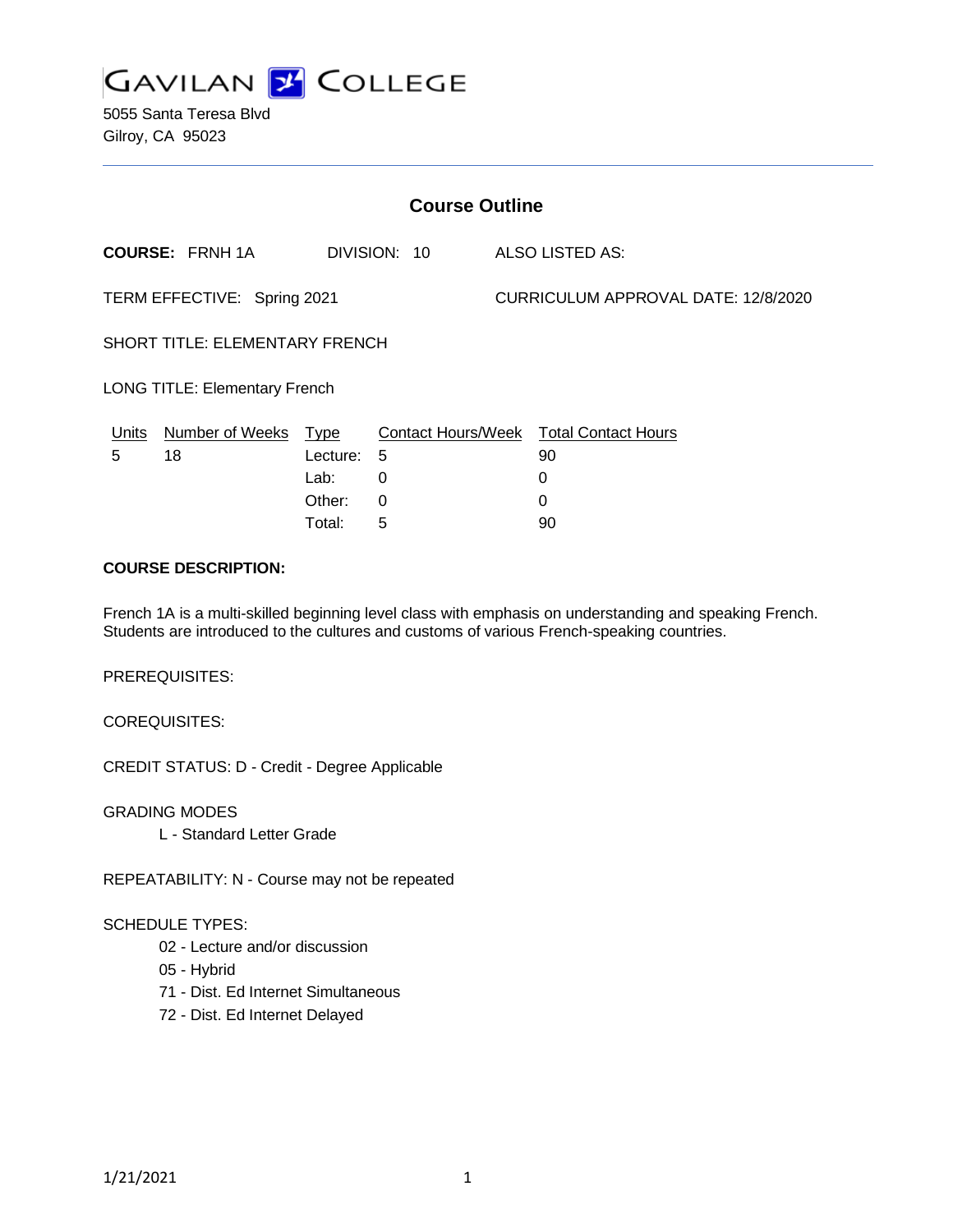#### **STUDENT LEARNING OUTCOMES:**

1. Respond to and use basic greetings, courtesy phrases and typical classroom expressions. Measure of assessment: class participation, interviews, role-plays Year assessed, or planned year of assessment: 2016 Semester: Fall

2. Provide personal information in spoken and written form. Measure of assessment: homework assignments, dialogues, exams Year assessed, or planned year of assessment: 2016 Semester: Fall

3. Pronounce and spell the names of objects, people, places and activities in each of the familiar topic areas.

Measure of assessment: homework, aural/oral test, written exam Year assessed, or planned year of assessment: 2016 Semester: Fall

4. Discuss and employ customs of French-speaking countries. Measure of assessment: group participation/class discussion, presentations, role- plays, tests Year assessed, or planned year of assessment: 2016

5. Ask and answer, in speech or print, yes-no and information questions in the present, near future, and past tenses in topic areas such as self, family, and hobbies. Measure of assessment: homework, aural/oral test, written exam Year assessed, or planned year of assessment: 2016

6. Make oral and written statements in the affirmative and negative about their activities in the present, near future, and past tenses.

Measure of assessment: homework, aural/oral test, written exam Year assessed, or planned year of assessment: 2016

7. Recognize and define cultural differences among the various French-speaking countries. Measure of assessment: class discussion Year assessed, or planned year of assessment: 2016

8. Imitate French customs in speech and mannerisms. Measure of assessment: class discussion, oral exercises (role-plays, interviews)

# **CONTENT, STUDENT PERFORMANCE OBJECTIVES, OUT-OF-CLASS ASSIGNMENTS**

Curriculum Approval Date: 12/8/2020 **DE MODIFICATION ONLY**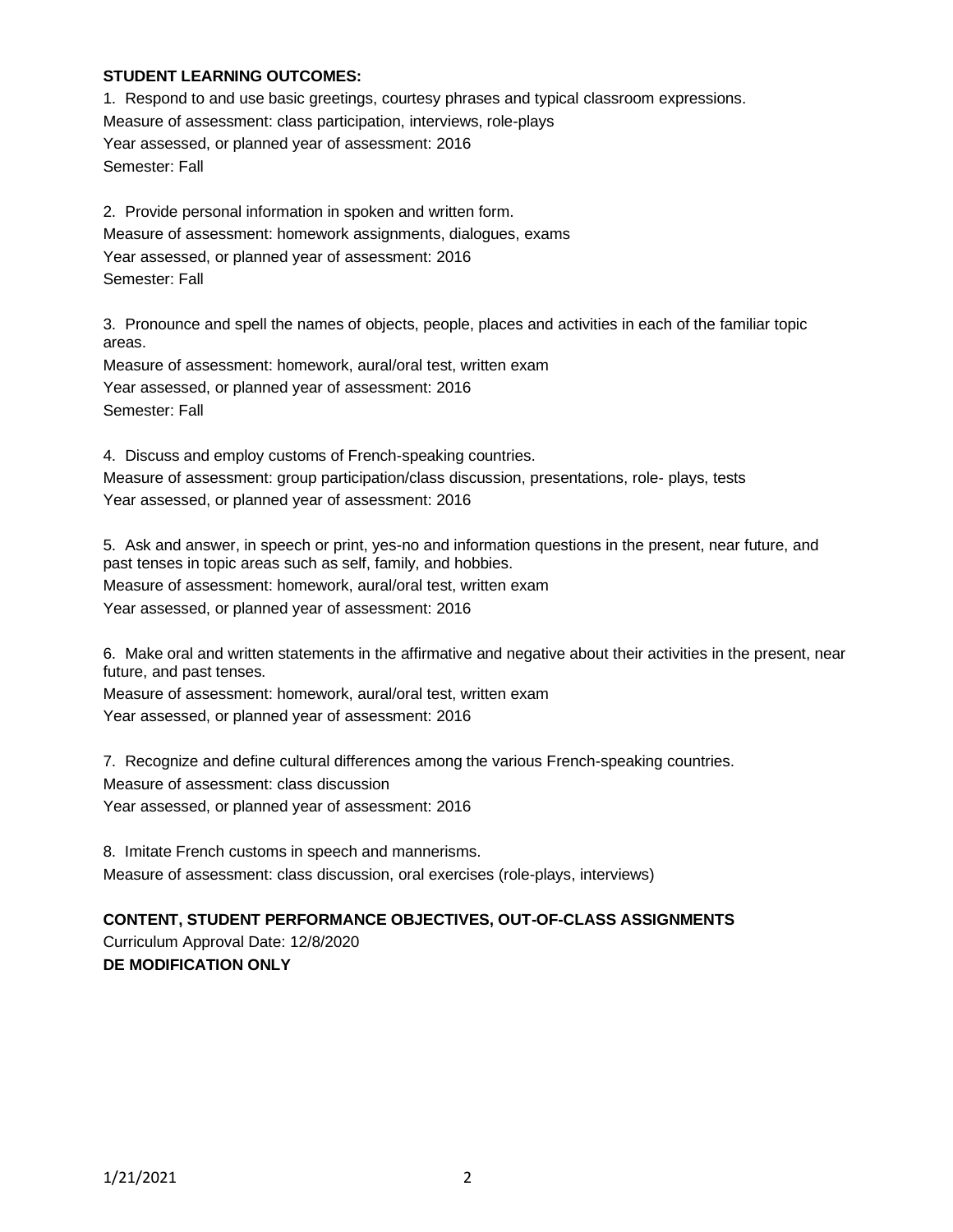# 15.5 Hours

CONTENT: Students will receive their greensheets, review lab requirements and procedures, and take a tour of the language lab. Students will practice greetings and classroom vocabulary and expressions. They will be exposed to the French pronunciation system and learn the alphabet. They will learn the days of the week and months and will count with the purpose of telling time. Students will be introduced to the concept of French formality through the custom of greetings and register. HOMEWORK: Students will do workbook exercises, view instructional French videos and do listening exercises with accompanying comprehension questions. COURSE PERFORMANCE OBJECTIVES: Students will recognize and respond to classroom expressions, demonstrate understanding of French formality through appropriate use of register during greetings, use numbers to give the date and tell the time. 15.5 Hours CONTENT: Students will learn the names for different people, places and things and will use the form "this is" and articles in doing so. They also learn the present tense of the verb "to be" (etre) along with subject pronouns. Students will read about the French educational system. HOMEWORK: Students will do workbook exercises, view instructional French videos and do listening exercises with accompanying comprehension questions. STUDENT PERFORMANCE OBJECTIVES: Students identify and describe people, place, and things by using the present tense of the verb "to be." Students will discuss and compare French and American school systems. 15.5 Hours CONTENT: Students will learn vocabulary to talk about their free-time activities. They will learn how to conjugate and ask questions with regular -er verbs. Students will learn about the French and their regard for food. HOMEWORK: Students will do workbook exercises, view instructional French videos and do listening exercises with accompanying comprehension questions. STUDENT PERFORMANCE OBJECTIVES: Students will speak and ask about activities using the present tense. They will discuss the place of food in French culture.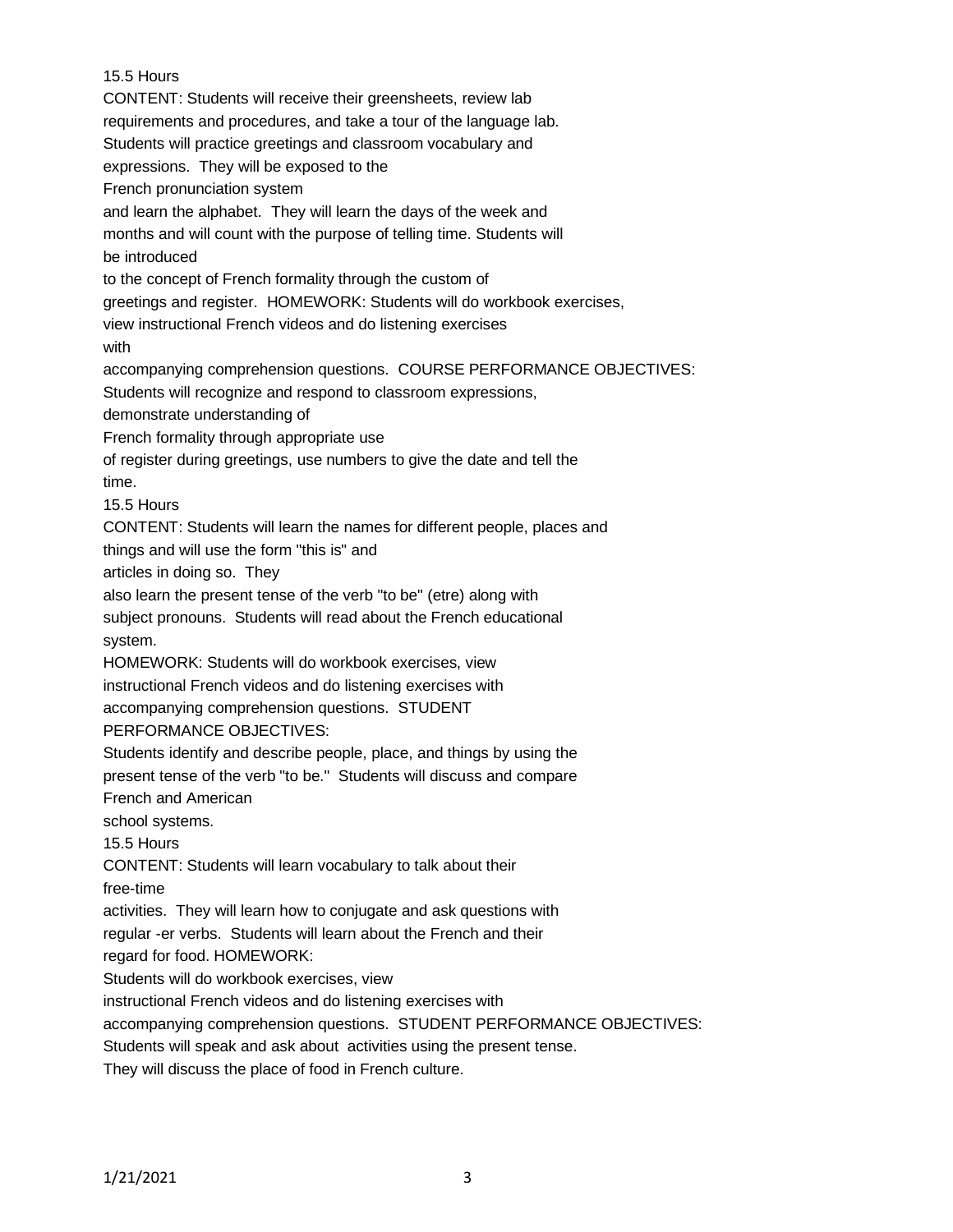15.5 Hours CONTENT: Students will learn the present tense of "to have" (avoir), possessive adjectives and prepositions to talk about themselves and their possessions. They will learn about French-speaking Canada. HOMEWORK: Students will do workbook exercises, view instructional French videos and do listening exercises with accompanying comprehension questions. STUDENT PERFORMANCE OBJECTIVES: Students will make use of the irregular verb "to have" to describe their possessions. They will recognize and express traits of French-speaking Canada. 15.5 Hours CONTENT: Students will learn the irregular verb "to go" (aller) to express the idea of immediate future (what they are going to do) They will also learn verbs for transportation like "prendre" and "venir" to talk about transportation issues. They will also talk about their families. They will extend the use of "avoir" to include expressions of need that use that verb. They will read and discuss French culture in French Louisiana. HOMEWORK: Students will do workbook exercises, view instructional French videos and do listening exercises with accompanying comprehension questions. STUDENT PERFORMANCE OBJECTIVES: Students will employ the immediate future tense to discuss future activities. They will use "avoir" expressions to express their needs. They will explain the origins and customs of French Louisiana. Students will demonstrate orally and in written form by taking and passing a test. 15.5 Hours CONTENT: Students will learn the verb "faire" and talk about the weather. They will learn the past tense (passe compose) and talk about their actions in the past. Students will read about and discuss favorite French past-times. HOMEWORK: Students will do workbook exercises, view instructional French videos and do listening exercises with accompanying comprehension questions. STUDENT PERFORMANCE OBJECTIVES: Students will apply the verb "faire" to talk about the weather and the past tense to describe past activities. Students will compare and contrast favorite American and French leisure-time activities. 2 Hours Final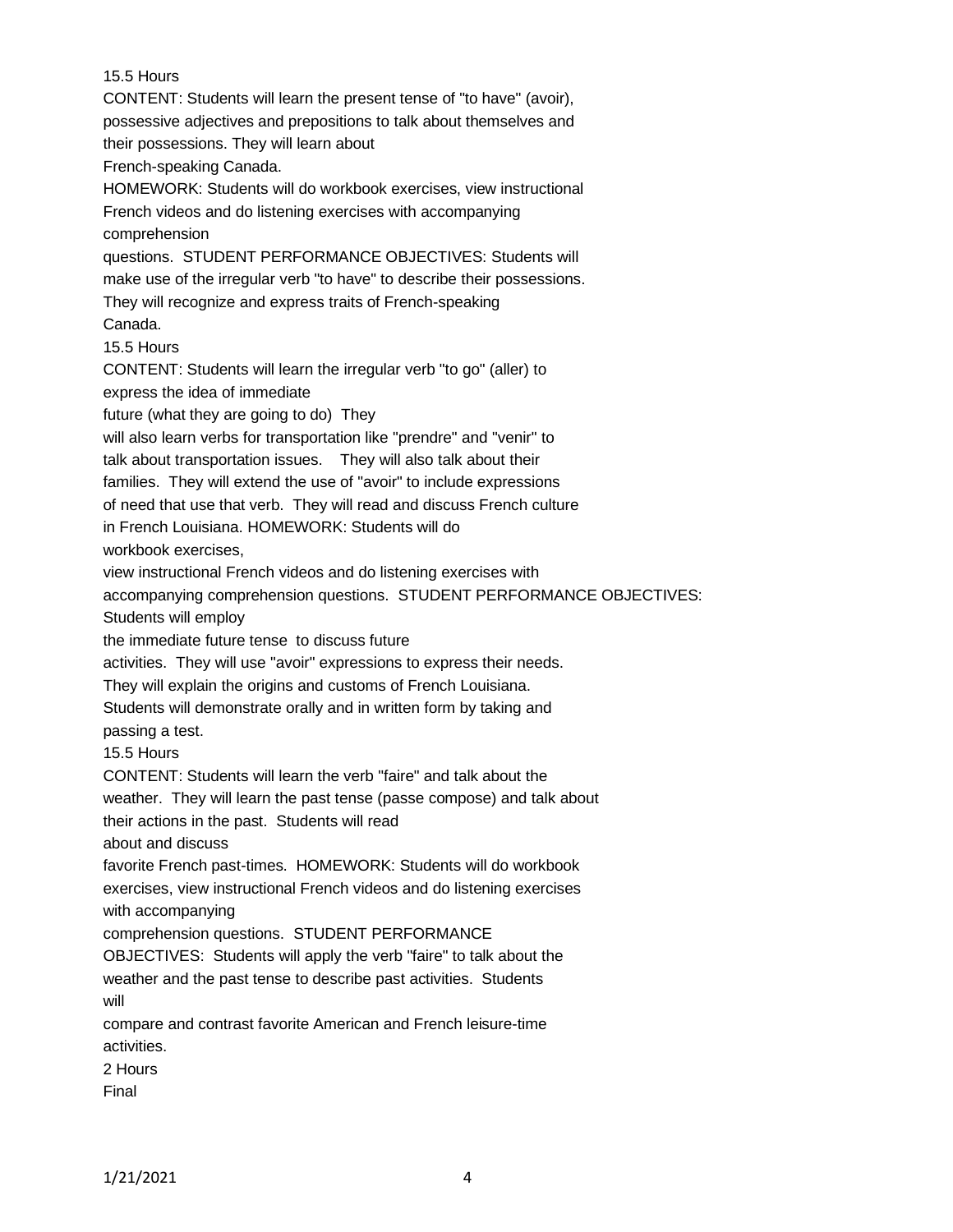## **METHODS OF INSTRUCTION:**

Pair work, small or large group discussion, role-play, peer interviews, pronunciation drills, oral presentations, guided readings, vocabulary development, dictation, basic sentence writing, guided writing. Practice consists of listening, speaking, reading and writing activities on-line.

## **OUT OF CLASS ASSIGNMENTS:**

Required Outside Hours: 135

Assignment Description: Students will do workbook exercises, view instructional French videos and do listening exercises with accompanying comprehension questions.

#### **METHODS OF EVALUATION:**

Writing assignments Percent of total grade: 20.00 % 20% - 30% Written homework; Other: short answer test questions, workbook assignments Problem-solving assignments Percent of total grade: 20.00 % 20% - 30% Homework problems; Quizzes; Exams; Other: lab and workbook assignments Skill demonstrations Percent of total grade: 30.00 % 30% - 40% Class performance; Performance exams Objective examinations Percent of total grade: 20.00 % 20% - 40% Multiple choice; True/false; Matching items; Completion; Other: Essay, oral testing

# **REPRESENTATIVE TEXTBOOKS:**

Recommended Representative Textbooks Manley/Smith/McMinn/Prevost. Horizons. Boston, MA: Cengage,2016. ISBN: 13:978-1285-42828-4 Reading Level of Text, Grade: 10th Verified by: Monica Herzi